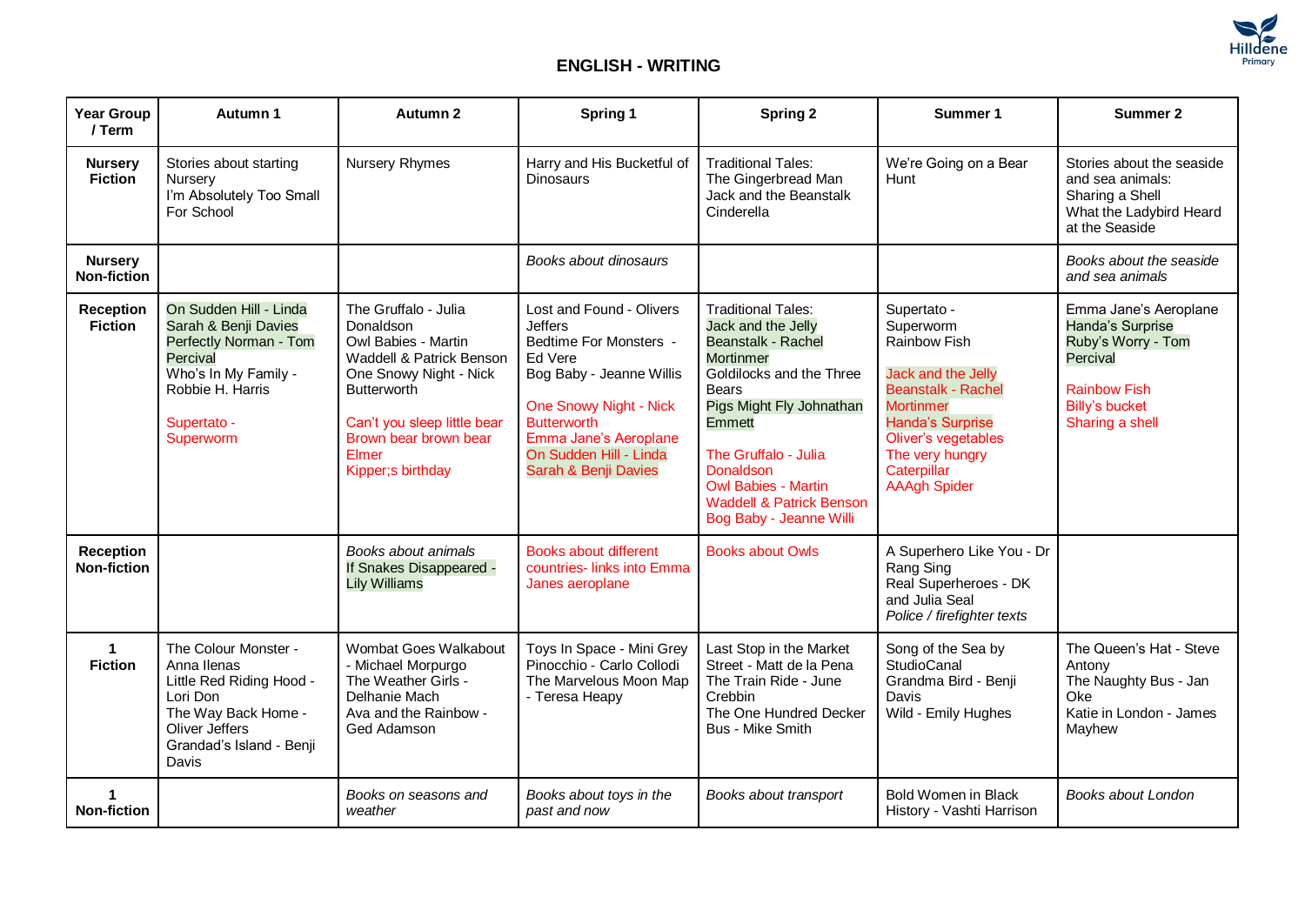

## **ENGLISH - WRITING**

| $\overline{2}$<br><b>Fiction</b>           | In My Heart: A Book of<br>Feelings - Jo Witek<br>Little Red Riding Hood -<br>Lucy Rowland                             | Meerkat Christmas - Emily<br>Gravett<br>My Christmas Star (BBC)                                            | The Marvellous Fluffy<br>Squishy Itty Bitty -<br>Beatrice Alemagna<br>The Owl Who was Afraid<br>of the Dark - Frank Jill<br>Litchfield | George and the Dragon -<br>Christopher Wormell<br>The Day the Crayons Quit<br>- Drew Darwell                                | Stardust - Jeanne Willis<br>Man on the Moon - Simon<br><b>Bartram</b>                                                            | The Building Boy - Ros<br>Montgomery & David<br>Litchfield<br>The Crow's Tale - Naomi<br>Howarth |
|--------------------------------------------|-----------------------------------------------------------------------------------------------------------------------|------------------------------------------------------------------------------------------------------------|----------------------------------------------------------------------------------------------------------------------------------------|-----------------------------------------------------------------------------------------------------------------------------|----------------------------------------------------------------------------------------------------------------------------------|--------------------------------------------------------------------------------------------------|
| $\overline{2}$<br><b>Non-fiction</b>       | Books about animals and<br>humans - offspring / food /<br>exercise etc.                                               | Books about other places<br>- hot and cold places                                                          | Books about fruit and<br>vegetables                                                                                                    | Books about significant<br>people in history -<br>Florence Nightingale /<br>Mary Seacole / Pieter<br>Bruegel the Elder etc. | <b>Books about The Great</b><br>Fire of London<br>Toby and the Great Fire of<br><b>London by Margaret Nash</b><br>and Jane Cope. | <b>Books on different</b><br>materials.                                                          |
| $\mathbf{3}$<br><b>Fiction</b>             | The Blue Umbrella (Pixar<br><b>Animation Studios)</b><br>The True Story of the<br>Three Little Pigs - Jon<br>Scieszka | Street Beneath My Feet -<br>Charlotte Guillain & Yuval<br>Zommer<br>Flood - Alvaro F. Villa                | Stone Age Boy - Satoshi<br>Kitamura<br>The Secret of Black Rock<br>- Joe Todd-Stanton                                                  | The Happy Prince - Jane<br>Ray<br>The Magic Paintbrush -<br>Julia Donaldson                                                 | Star in the Jar - Sam Hay<br>The Incredible Book<br>Eating Boy - Oliver Jeffers                                                  | Wolves in the Walls - Neil<br>Gaiman<br>Theseus and the Minotaur<br>- Hugh Lupton                |
| $\mathbf{3}$<br><b>Non-fiction</b>         | Books on countries of the<br>world with different<br>climates                                                         | <b>Books on Rocks</b>                                                                                      | Books on the Stone, Iron and Bronze Age                                                                                                |                                                                                                                             | Book on relationships                                                                                                            | Books on inventors and<br>buildings                                                              |
| 4<br><b>Fiction</b>                        | Float - Daniel Miyares<br>The Whale - Ethan and<br><b>Vita Murrow</b>                                                 | The Lost Thing - Shaun<br>Tan<br>The Iron Man - Ted<br><b>Hughes</b>                                       | The Great Chocoplot -<br>Chris Callaghan<br>Charlie and the Chocolate<br>Factory - Raold Dahl                                          | Wizards of Once -<br>Cressida Cowell<br>The Princess and the Pea<br>- Lauren Child                                          | Journey - Aaron Becker<br>Bike Boy - Jane Considine                                                                              | Aladdin and the<br><b>Enchanted Lamp</b><br>Feast (Disney)                                       |
| $\overline{\mathbf{4}}$<br>Non-<br>fiction | <b>Books on Romans</b>                                                                                                | Books on living things and<br>their habitats                                                               | <b>Books on Vikings</b>                                                                                                                | The River (Valerie Bloom)                                                                                                   | Books on the rainforest                                                                                                          | Books on the Amazon<br>Rainforest                                                                |
| 5<br><b>Fiction</b>                        | Cosmic - Frank Cottrell<br><b>Boyce</b><br>One Small Step (Taiko<br>Studios)                                          | Zoo - Anthony Browne<br>The Fantastic Flying<br><b>Books of Mr Morris</b><br>Lessmore (Moonbot<br>Studios) | The Nowhere Emporium -<br>Ross Mackenzie                                                                                               | The Present - Jacob Frey<br>I Believe in Unicorns -<br>Michael Morpurgo                                                     | Kick - Mitch Johnson                                                                                                             | The Explorer - Katherine<br>Rundell                                                              |
| 5<br><b>Non-fiction</b>                    | Mars Transmission (TWS<br>planning)                                                                                   |                                                                                                            | Hatshepsut Egypt (TWS<br>planning)                                                                                                     |                                                                                                                             | The Highwayman - Alfred<br><b>Noves</b>                                                                                          | Scott of the Antarctic - E &<br>J Dowdeswell and Angela<br>Seddon)                               |
| 6<br><b>Fiction</b>                        | Letters from the<br>Lighthouse - Emma<br>Carroll                                                                      | The Journey - Francessa<br>Sanna                                                                           | Paperman (Disney)                                                                                                                      | The Firework-Maker's<br>Daughter - Phillip Pullman<br>Hansel and Gretel - Neil<br>Gaiman                                    | Thornhill - Pam Smy                                                                                                              | Kensuke's Kingdom -<br>Micheal Morpurgo<br>A Monster Calls - Patrick<br><b>Ness</b>              |